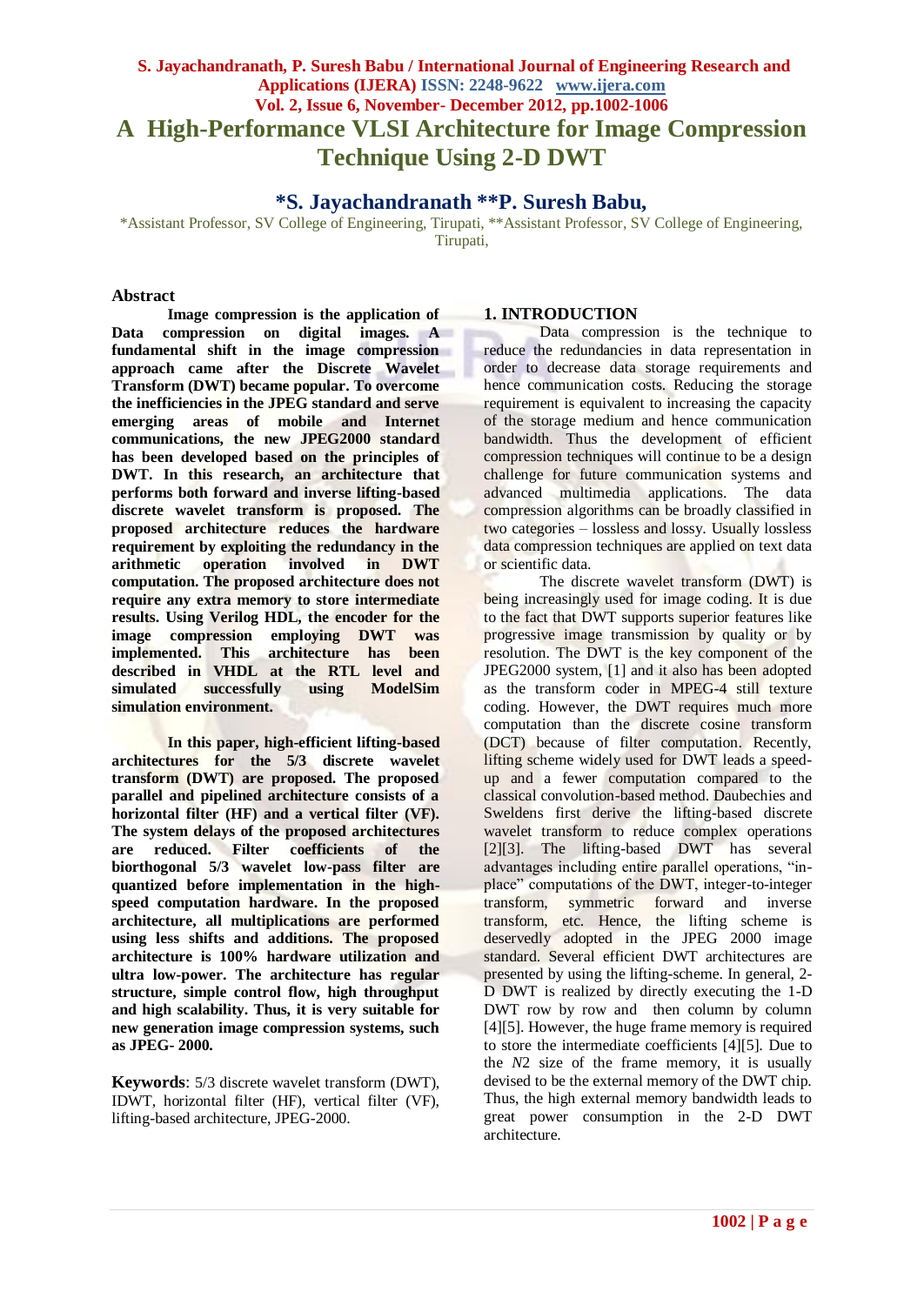The line-based architecture proposed in [6] is an alternative method to eliminate the frame memory by performing 1-D DWT in both directories simultaneously. In order to reduce the external memory access, the line-based method requires some internal line buffer to store the intermediate coefficients. Tseng *et al.* [7] focus their idea on optimizing the internal line buffer size for the linebased 2-D DWT architectures. Moreover, several line-based architectures are proposed based on the factorized lifting scheme [8]-[15]. Andra *et al.*[8] present a lifting-based forward and inverse DWT architecture with a general 1-D DWT core to support various DWT filters in JPEG 2000. A systematic method with systolic array mapping is proposed to construct several efficient architectures for 1-D and 2-D lifting-based DWT [9]. Liao *et al.*  [10] propose two DWT architectures with recursive and dual scan methods for multi-level and singlelevel 2-D DWT decomposition, respectively.

#### **2. BACKGROUND 2.1. DWT**

DWT analyzes the data at different frequencies with different time resolutions [1]. Fig. 1 shows the DWT decomposition of the image. The DWT decomposition involves low-pass 'l' and highpass 'h' filtering of the images in both horizontal and vertical directions. After each filtering, the output is down-sampled by two. Further decomposition is done by applying the above process to the LL sub-band.



# Fig.1: 2-D Wavelet Transform **2.2 Lifting Scheme**

The lifting scheme has been developed by Sweldens [4] as an easy tool to construct the second generation wavelets. The scheme consists of three simple stages: split, predict (P) and update (U). In the split stage, the input sequence xj,i is divided into two disjoint set of samples, even indexed samples (even samples) xj,2i and odd indexed samples (odd samples)  $x_i$ ,  $2i+1$ . In the predict stage, even samples are used to predict the odd samples based on the correlation present in the signal. The differences between the odd samples and the corresponding predicted values are calculated and referred to as detailed or high-pass coefficients, dj-1,i. The update

stage utilizes the key properties of the coarser signals i.e. they have the same average value of the signal. In this stage, the coarse or low-pass coefficient xj-1,i is obtained by updating the even samples with detailed coefficient. The block diagram of the lifting based DWT is shown in Fig. 2



Fig.2: Lifting-based Forward DWT

# **3. ARITHMETIC IN LIFTING DWT**

The lifting scheme provides many advantages, such as fewer arithmetic operations, inplace implementation and easy management of boundary extension compared to convolution based DWT architectures. For simplicity, we use the popular bi-orthogonal wavelet (5,3) filter, adopted in JPEG 2000, in order to explain the redundancy in the arithmetic operation involved in the calculation of the lifting-based DWT computation. The calculation of high-pass and low-pass coefficients for two consecutive values for (5,3) wavelet is shown below:

$$
d_{j-1,i} = x_{j,2i+1} + \alpha (x_{j,2i}) + \alpha (x_{j,2i+2}),
$$
  
\n
$$
d_{j-1,i+1} = x_{j,2i+3} + \alpha (x_{j,2i+2}) + \alpha (x_{j,2i+4}),
$$
\n(1)

$$
x_{j-1,i} = x_{j,2i} + \beta (d_{j-1,i-1}) + \beta (d_{j-1,i}),
$$
\n(3)

$$
x_{j-1,i+1} = x_{j,2i+2} + \beta(d_{j-1,i}) + \beta(d_{j-1,i+1}),
$$
\n(4)

where  $\alpha$  and  $\beta$  are the (5,3) filter coefficients. From the equations (1) and (2), it is found that the product value of  $\alpha$  times xj,2i+2 calculated at the particular clock cycle is required at the next clock cycle. Similarly from equations (3) and (4), the product value of  $\beta$  times dj-1,I at the particular clock cycle is required at the next clock cycle. Therefore, in the proposed architecture for the predict module calculation, we perform one multiplication in each cycle for calculating  $[\alpha(x),2i+2)]$  and the other value  $[\alpha(x),2i)]$  can be obtained from previous clock cycle, instead of performing two multiplications in every clock cycle as mentioned in [7]. Also, the proposed architecture needs only one multiplier in the update module. Thus, the proposed architecture utilizes the redundancy of the above mentioned arithmetic operation reducing the number of multipliers required.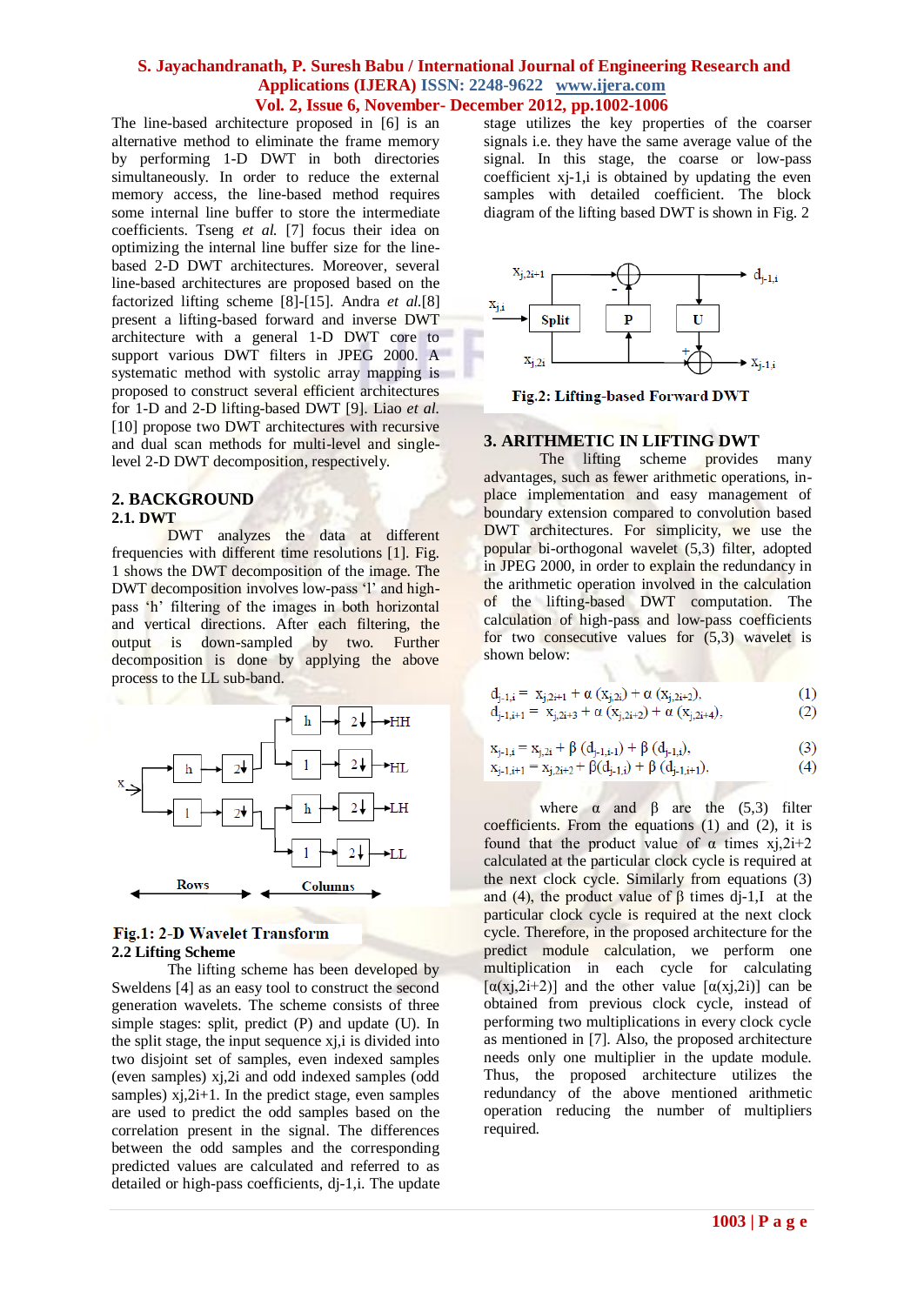## **4. THE PROPOSED ARCHITECTURE**

The proposed DWT architecture consists of predict module, update module, address generation module, control unit and a set of registers to establish data communication between the modules. This architecture can be used to carry out both forward and inverse discrete wavelet transform.

#### **4.1 Predict Module**

The predict module for (5,3) wavelet is shown in Fig. 3. Initially, the input register R1 is loaded with the even sample from the input RAM. In the meantime, the predict filter coefficient  $\alpha$  and the corresponding odd sample are made available to calculate the detailed coefficient dj-1,i. The second register R2 stores the output of the multiplier in the current cycle and in the meantime the register R2 supplies the multiplier output obtained in the previous cycle. Thus, we reduce the number of multipliers required for predict operation for (5,3) wavelet to one whereas the number required for the architecture described in [7] is two. For (5,3) wavelet, we can use shifters instead of multipliers

#### **4.2 Update Module**

.

The structure of the update module for (5,3) wavelet is shown in Fig. 4. The input register R1 is loaded with the even sample. In the next clock cycle, the multiplier is fed with the detailed coefficient and the update

coefficient ' $\beta$ ' and the output of the multiplier is fed to both the adders as shown in Fig. 4 . In this case also, we can use shifters instead of multipliers for (5,3) wavelet.

#### **4.3 Address Generation Module (AGM)**

The AGM generates appropriate read and write addresses for both even and odd samples to the input RAM as shown in Fig. 5. As mentioned in JPEG2000 [2], the signal is symmetrically extended by two signal values to the left side and by one signal value on the right side for (5,3) wavelet to reduce artifacts at the boundary. The boundary



Fig.3: Predict Module of (5,3) wavelet



Fig.4: Update Module of (5,3) wavelet

treatment problem is solved by passing proper start address (start\_odd\_addr and start\_even\_addr) of the input signal and increment values (incr\_even\_addr and incr\_odd\_addr) to the AGM. Let us assume a signal of length 64 and perform the first level of DWT computation. If the signal is symmetrically extended as mentioned in JPEG2000, the signals start even addr and start odd addr are set to two and one respectively. The update\_address signal is set to one for the first clock cycle.



In this clock cycle, the registers Re and Ro are set with the start\_even\_addr and start\_odd\_addr respectively. These registers store the output of the adders from the next clock cycle onwards. The incr\_even\_addr and incr\_odd\_addr signals are set to  $-2$ <sup>'</sup> and  $\overline{0}$ ' when DWT computation is carried out on the symmetrically extended signals on the left side of the signal. The incr\_even\_addr and incr\_odd\_addr signals are set to two when the decomposition is carried out on the signal and both set to zero when the DWT computation is carried out on the symmetrically extended signals at the right side of the signal. The selection of even and odd samples from the symmetrically extended signal to complete first level of DWT computation for this example is shown in Fig. 6. The LL subband is decomposed in each level of decomposition in

DWT.

The modules are integrated for  $(5,3)$ wavelet as shown in Fig. 6 with the set of registers. In this architecture, we use dual-port input RAM and it operates twice as fast as the system clock frequency to obtain the detailed coefficient and the coarse coefficient at every clock cycle. The forward or inverse DWT is selected based on the value of the fw\_iv signal (1 or 0). The mem\_rd\_odd\_addr and mem wr\_odd\_addr provide addresses to read odd samples and to write coarse coefficients respectively. Similarly, the mem\_rd\_even\_addr and mem\_wr\_even\_addr provide addresses to read even samples and to write detailed coefficients respectively.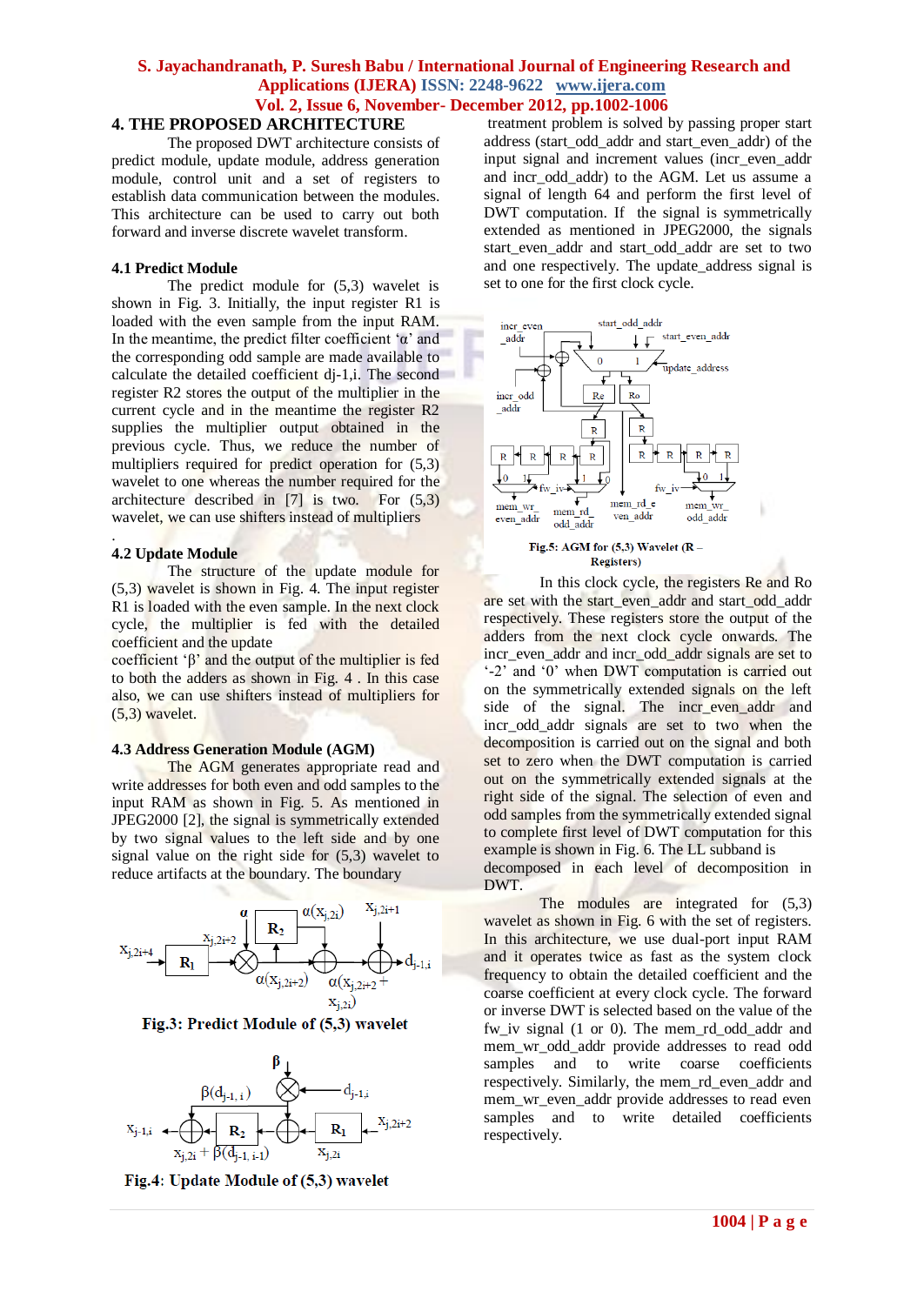## **5. PERFORMANCE MEASURES**

We have developed VHDL model of the proposed architecture at the RTL level and successfully simulated using ModelSim simulation environment. The performance analysis is performed in terms of hardware (number of multipliers required) requirement and computation time for  $(5,3)$ ,  $(9,7)$  and  $(13,7)$  wavelets. Because the set of registers controlled by the clock is employed, the architecture does not require any extra memory/FIFO to store the intermediate results. Table 1 provides the comparative evaluation of the proposed architecture with other architectures [6], [7] in terms of area and computation time for one level of decomposition of the signal of size NxN.



**Fig.6: Architecture of (5,3) wavelet transform (A – mem\_rd\_even\_addr, B – mem\_wr\_even\_addr, C – mem\_wr\_odd-addr, D – mem\_rd\_even\_addr, nR – 'n' number of registers connected in series)**

The proposed architecture needs less number of multipliers compared to other architectures proposed in[6], [7]. The architecture proposed in [6] has better computation time than the proposed architecture in the case of  $(5,3)$  and  $(9,7)$ wavelets but it requires same computation time approximately as the proposed architecture for (13,7) wavelet. Furthermore the architecture proposed in [6] requires greater hardware area. The main advantage of the proposed architecture is that it utilizes less number of multipliers compared to other architectures.

|                  | Multipli-  | Adder | Intermedi-                   | Computa-          |  |  |  |  |
|------------------|------------|-------|------------------------------|-------------------|--|--|--|--|
|                  | er/shifter |       | ate memory                   | tion time         |  |  |  |  |
| $(5,3)$ Wavelet  |            |       |                              |                   |  |  |  |  |
| Proposed         | 2          |       | $\approx(NxN)$<br>None       |                   |  |  |  |  |
| Andra[6]         | 4          | 8     | Required                     | $\approx$ (N/2)xN |  |  |  |  |
| Kuzma[7]         | 4          | 4     | FIFO reqd.                   | $\approx(NxN)$    |  |  |  |  |
| (9,7) Wavelet    |            |       |                              |                   |  |  |  |  |
| Proposed         | 4          | 8     | None                         | $\approx(NxN)$    |  |  |  |  |
| Andra $[6]$      | 4          | 8     | Required                     | $\approx$ (N/2)xN |  |  |  |  |
| Kuzma[7]         | 8          | 8     | FIFO reqd.<br>$\approx(NxN)$ |                   |  |  |  |  |
| $(13,6)$ Wavelet |            |       |                              |                   |  |  |  |  |
| Proposed         | 4          | 8     | None                         | $\approx(NxN)$    |  |  |  |  |
| Andra $[6]$      | 8          | 16    | Required                     | $\approx(NxN)$    |  |  |  |  |
| Kuzma[7]         | 8          | 8     | $\approx(NxN)$<br>FIFO reqd. |                   |  |  |  |  |
|                  |            |       |                              |                   |  |  |  |  |

| <b>Fable 1. Performance of the proposed architecture</b> |  |  |
|----------------------------------------------------------|--|--|

 **Table2. The comparison between previous works and this work in 2- DWT**

| Architecture | Multipliers         | Adders                             | Storage<br>size | Computing<br>time                                            | Control<br>complexity | System<br>delay | Hardware<br>ultilization |
|--------------|---------------------|------------------------------------|-----------------|--------------------------------------------------------------|-----------------------|-----------------|--------------------------|
| Wu[11]       | 4K                  | 4Κ                                 | $K+KN$          | $0.5N^2 - 0.67N^2$                                           | Medium                | long            | 100%                     |
| Marino[12]   | $> L + M_{I}^{2}/4$ | $>\frac{1}{4}$ + M <sup>2</sup> /4 |                 | $>\!\! (L \cdot Z \! , N \! - \! 0.5 N^2 \!\! - \! 0.67 N^2$ | Medium                | long            | $< 100\%$                |
| Park[13]     | 4K                  | 4K                                 | $K/N+J$         | $0.5N - 0.67N^2$                                             | Complex               | long            |                          |
| Andra[]4]    | $\overline{4}$      | 8                                  | $N^2+4N$        | $6.5N - 0.67N^2$                                             | Medium                | long            | 100%                     |
| This work    | $\overline{4}$      | $\bar{S}$                          |                 | $3.5N + 8.05N - 0.67N^2$                                     | Simple                | short           | 100%                     |

# **6. Conclusions and Discussions**

Filter coefficients are quantized before implementation using the biorthogonal 5/3 wavelet. The hardware is cost-effective and the system is high-speed. The architecture reduces power dissipation by *m* compared with conventional architectures in *m*-bit operand (lowpower utilization). In this paper, the high-efficient and lowpower architectures for 2-D DWT and IDWT have been proposed. The architectures for DWT and IDWT perform compression and decompression in  $(4N \ 2 \ (1-4 \ i) + 9N) / 6$  computation time, where the time unit is an addition operation. The control complexity is simple. The comparison between previous works and this work in 2-D DWT is shown in Table 1 [11], [12], [13], [14]. So far, the papers of 5/3 2-D lifting-based IDWT are rarely published. The proposed architecture for 2-D IDWT is very suitable for VLSI implementation. The design analysis of the proposed architecture is valuable for the future research. The proposed architectures have been verified by Verilog-HDL and implemented on FPGA. The hardware code can be reused and become as IP. The advantages of the proposed architectures are 100% hardware utilization and ultra low-power. The architectures have regular structures, simple control flows, high throughputs and high scalabilities.

Thus, it is very suitable for new-generation image compression systems, such as JPEG-2000.

#### **7. REFERENCES**

- [1] O. Rioul and M. Vetterli, "Wavelets and Signal Processing," *IEEE Signal Processing*, vol. 8, issue: 4, pp. 14-38, Oct. 1991.
- [2] ISO/IEC. International Standard, 15444-1: 2000(E), JPEG2000 Image Coding System – Part I Core coding system.
- [3] C. Chakrabarti, M. Vishwanath, and R. M Owens, "Architectures for wavelet